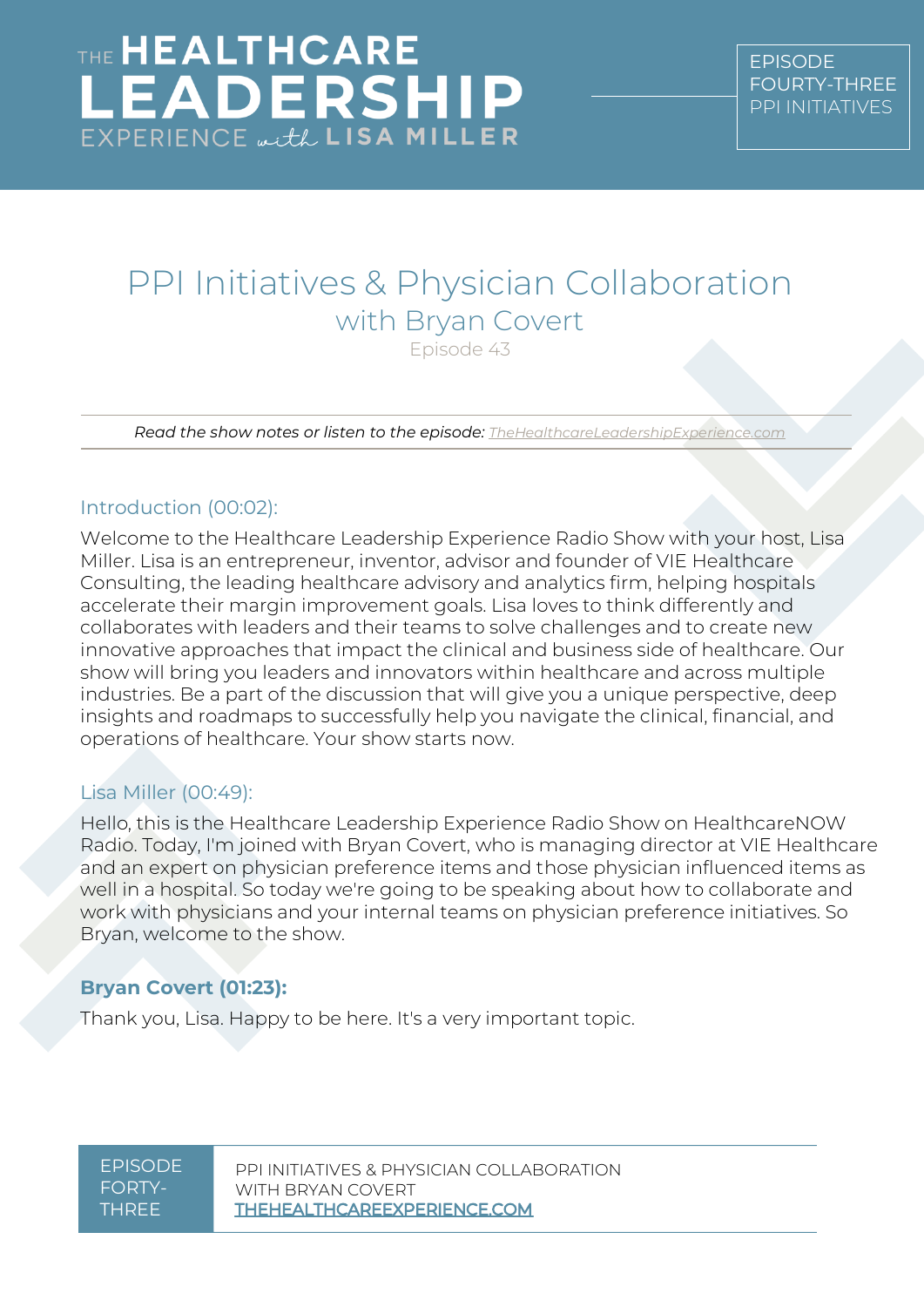## Lisa Miller (01:30):

I agree. It was just a great lead in because it is a very important topic for a number of reasons. It's a significant driver of cost for a hospital, the physician preference items or physician-driven spend. And the goal is to really have hospitals work together with their physicians, not just working with them when the need arises. So there's a playbook, there's a way to continuously work with physicians.

So I have a number of questions for you. You work on a lot of these initiatives. For over 10 years, you really have honed a very unique expertise. So I want to begin with, what do you see as the three biggest obstacles for hospitals when they are starting their physician preference item initiatives?

## Bryan Covert (02:17):

That's a great question. I think there are definitely three big areas that really drive these engagements. And the first is the data analysis, and it's very important. It's the foundation of the entire initiative. You need to have a clear picture of what's being used, what you're purchasing, how they're being used in the case. This could be time consuming and really slow the analysis down. I think this is the first area where working with a consultant who works in these initiatives frequently can really help speed this up, get an accurate analysis, and get your project going faster.

## Bryan Covert (02:54):

The next area that's really important is physician engagement. And these all tie together because the data analysis is going to lead into the physician engagement. You need to establish credibility with accurate analysis and insight, provide clear data that's concise and makes sense to the physician. And then using both of those, the data analysis and the feedback from the physicians to come up with a uniform strategy for engaging your vendor. You need to bring all of this together so that you have support, not just from the physicians, but from C-suite and supply chain so that it's a uniform strategy that you're coming to the vendors with and everybody's engaged.

## Lisa Miller (03:32):

So can we talk a little bit about those three steps? So, number one is the analysis. I think even deeper into why this becomes an obstacle is the amount of data that's truly needed in order to perform an accurate

| FPISODE |  |
|---------|--|
| FORTY-  |  |
| THRFF   |  |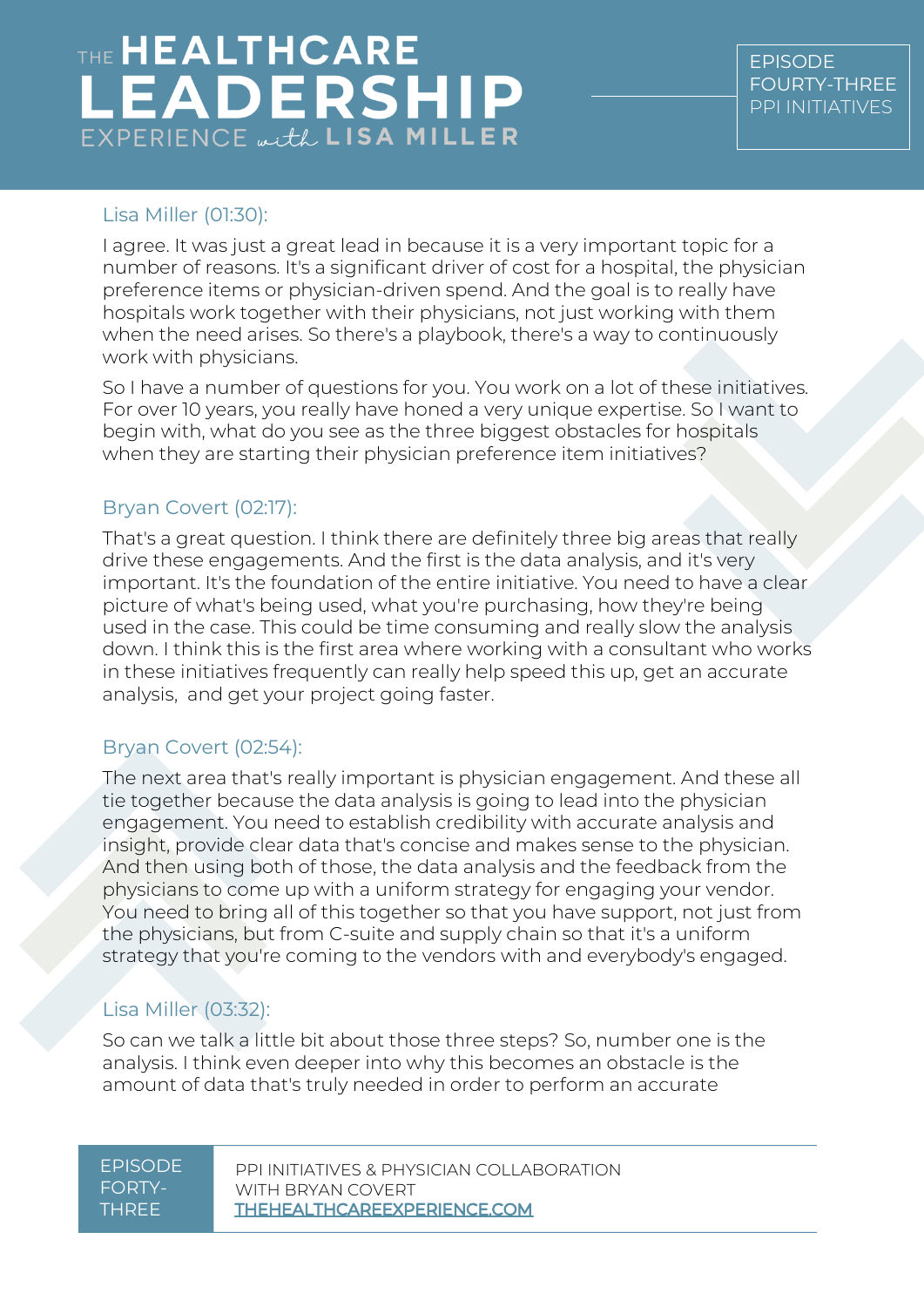landscape and analysis and a perspective because it's not getting a utilization report from the vendor, it's going through your PO detail report. It's pulling in bill-only data and it's pulling in reimbursement data and then categorizing the data, subcategorizing it. So if you're doing orthopedics, is it reconstruction? The primary cases by physician, even by insurance provider. I mean to do this analysis accurately with the absolute best outcome — and that will set you up for success with the physicians and whether it's internal in the OAR supply chain or at C-suite, you've got to put all these pieces together.

## Lisa Miller (04:34):

And what happens unfortunately, it is a massive undertaking and usually the daily responsibilities gets put off…or worse yet. Let's just look at a part of it. And we won't look at profitability right now or they'll take some component out. We won't pull the bill-only data. This is what I see, is one of the biggest problems that even getting initiative off. It's the magnitude of the data analysis. It's the biggest areas expense for our hospital. So time should be invested. And if you can't invest the time, how do you get resources to invest, to help with that?

## Bryan Covert (05:12):

That's an excellent point, because that's what really needs to be done. Looking at the purchase order history, getting that detail, looking at the reimbursement, pulling that data, looking at bill-only's, understanding not just what they're buying, but how they're using it in the cases.

## Lisa Miller (05:28):

Right. So you present nearly almost everything by construct by physician. So you're having these interesting different conversations, whether it's with supply chain or the OAR or the C-suite preparing them that this is the analysis, it's by construct, you're able to explain to everyone internally how the physicians are using their physician preference items in surgery, different discussion than having a PO detail report and going down by product line and saying, "This is the price we pay. This is what an outsource benchmarking company or a GPO says we pay." That's a completely different conversation and outcome, right?

#### EPISODE FORTY-THREE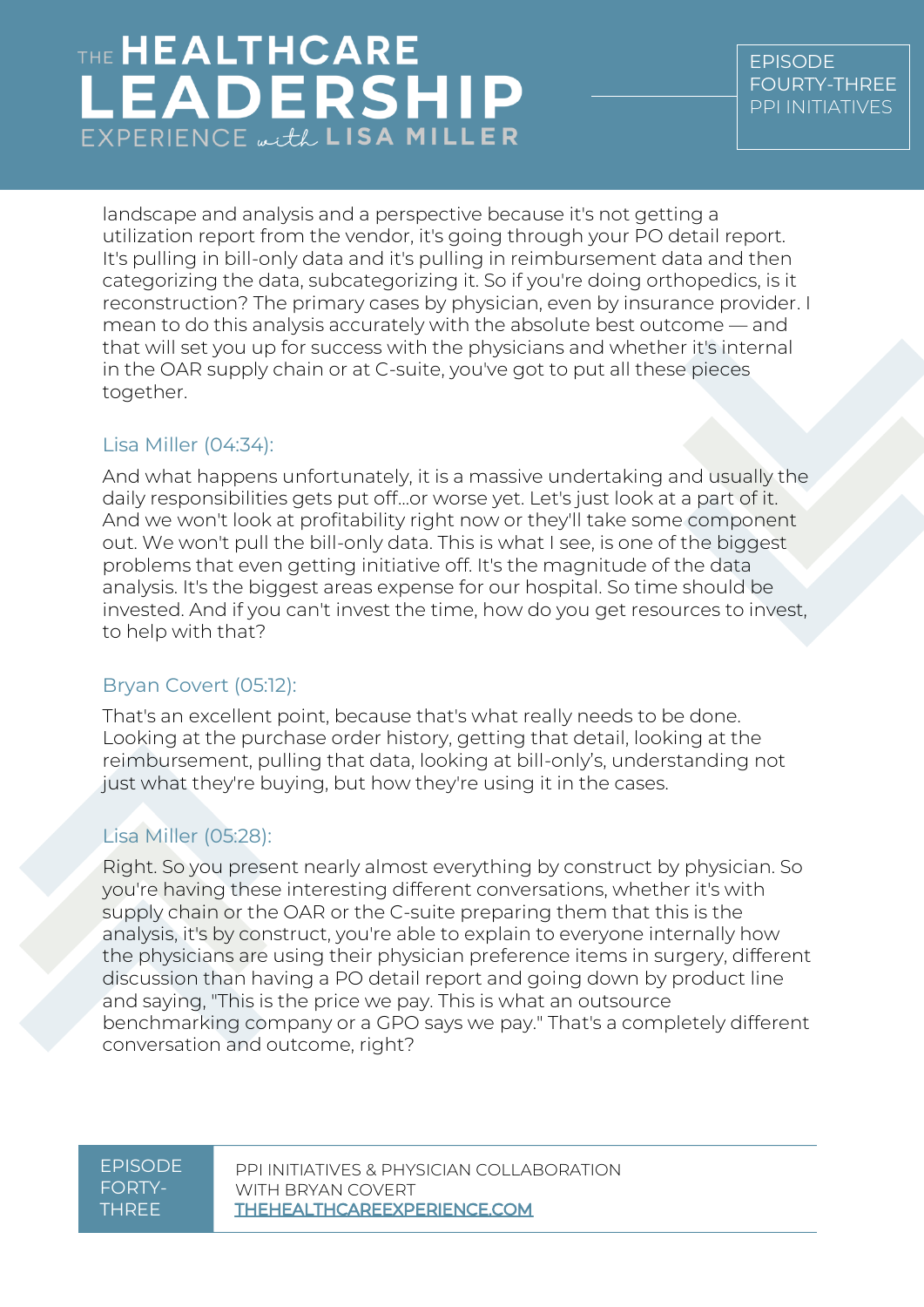### Bryan Covert (06:07):

100%, because that's how the physicians are looking at it. They don't understand I'm buying this SKU with this femur. They understand this is the construct, this is the knee I'm buying. This is what it looks like. And when you pull that apart and look at it that way you start to get other insights. You could have a great price on revisions, but when you start using those revision tedious in the primary cases, you could be adding \$1000, \$2,000 to your primary cases. And that's a much better discussion to have with physician rather than benchmarking. They do want to see benchmarking. They want to see how they compare to the market, but they want to see that from the perspective of the constructs they're using, how does my case cost compare to the market? How does my case cost or my construct cost compared to the other physicians who are using different vendors at the same organization? And then what's my profitability look like on these cases? That's what they're interested in.

## Lisa Miller (07:00):

Absolutely. And I'm just going to comment on number two and three of the biggest obstacles. The second is putting this together in such a way, having a deck or information in such a way that your internal stakeholders feel good about this, right? You don't want anyone like, "Oh, I don't feel like this going to work." Sometimes mindset is everything. So explaining it to the OR director, explaining it to if it need be those OR nurses in the case, the C-suite, CFO, COO and supply chain. So they're like, "Oh wait, that makes sense. I am fully on board. That has to happen." Like you said, you get in front of the physician if you're doing all this work and putting this together, you'll have a different kind of conversation with the physicians.

#### Bryan Covert (07:44):

Yeah, absolutely. It's so important to understand when you go into those meetings with the physicians, especially when you're coming in from supply chain, that these doctors probably have a stronger and closer relationship to the people they're working with closely in the OR day in, day out, than they do with supply chain at the hospital, and that's the vendor representatives for the implant companies. They work together. They depend on them. They're very important to the OR running on time, running successfully. So they do have strong relationships. So when you go into these meetings with the physicians to get support on your cost savings initiatives, you have to

EPISODE FORTY-THREE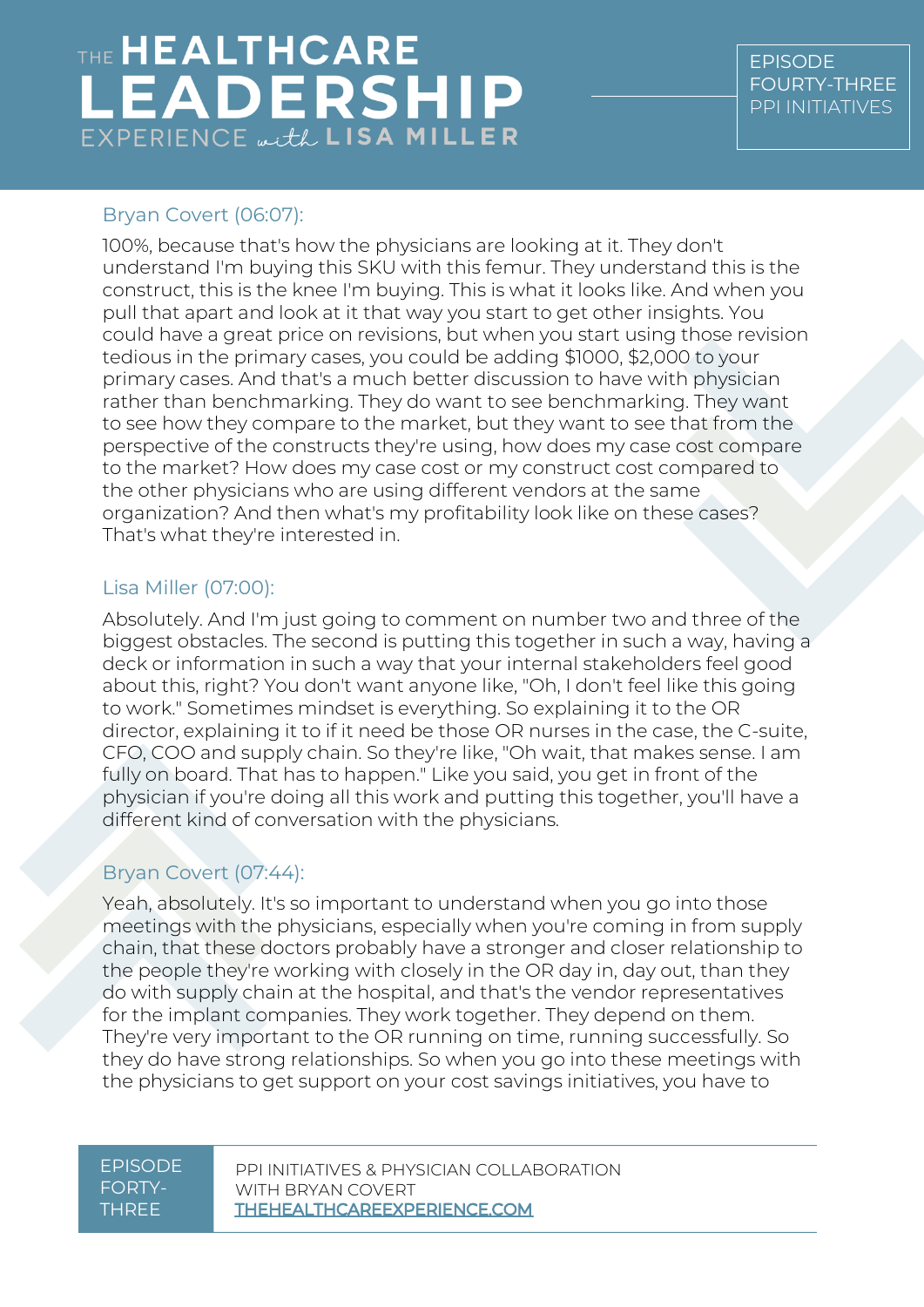have your information properly put into a deck so they can understand it, so that they can support it and bringing them insight so you can gain credibility.

## Bryan Covert (08:27):

We were working on with a client who had really excellent total knee and total hip pricing. And we're working on that engagement with the orthopedic surgeon. And even though the benchmarking data said they have very good pricing, when we dove into what they're actually using in the cases we found that the whole contract was negotiated with the assumption that they'd be using a patella in every total knee case. And this surgeon was never using a patella.

### Bryan Covert (08:54):

So even though the benchmarking said they had excellent pricing, we were able to take that cost of the patella out of that construct cost and then give them a pretty good reduction on their total needs. That was a strategy that the physician had no awareness of how that contract was put together, what they're being charged that he could get behind because you know, it made sense.

## Lisa Miller (09:17):

So that's a great use case as to why you need to look at these cases by contract, by construct, and benchmark, but put it all together. And we're always about saying, "Listen, you've got great pricing. This is great." And I remember the example, there was no opportunity. But the fact that your curiosity into how you approach these initiatives, Bryan, makes you very unique and I think many advise as well, and really trying to put together all the different pieces of the puzzle. And like you said, you went to the physician, showed the physician, and this is not a point of conflict or difficult conversation to say, "But wait a minute, this contract was put together with the tibia. You're not using the tibia, so we need to renegotiate it." And that was very successful initiative. In fact, you were also able to get a credit.

EPISODE FORTY-THREE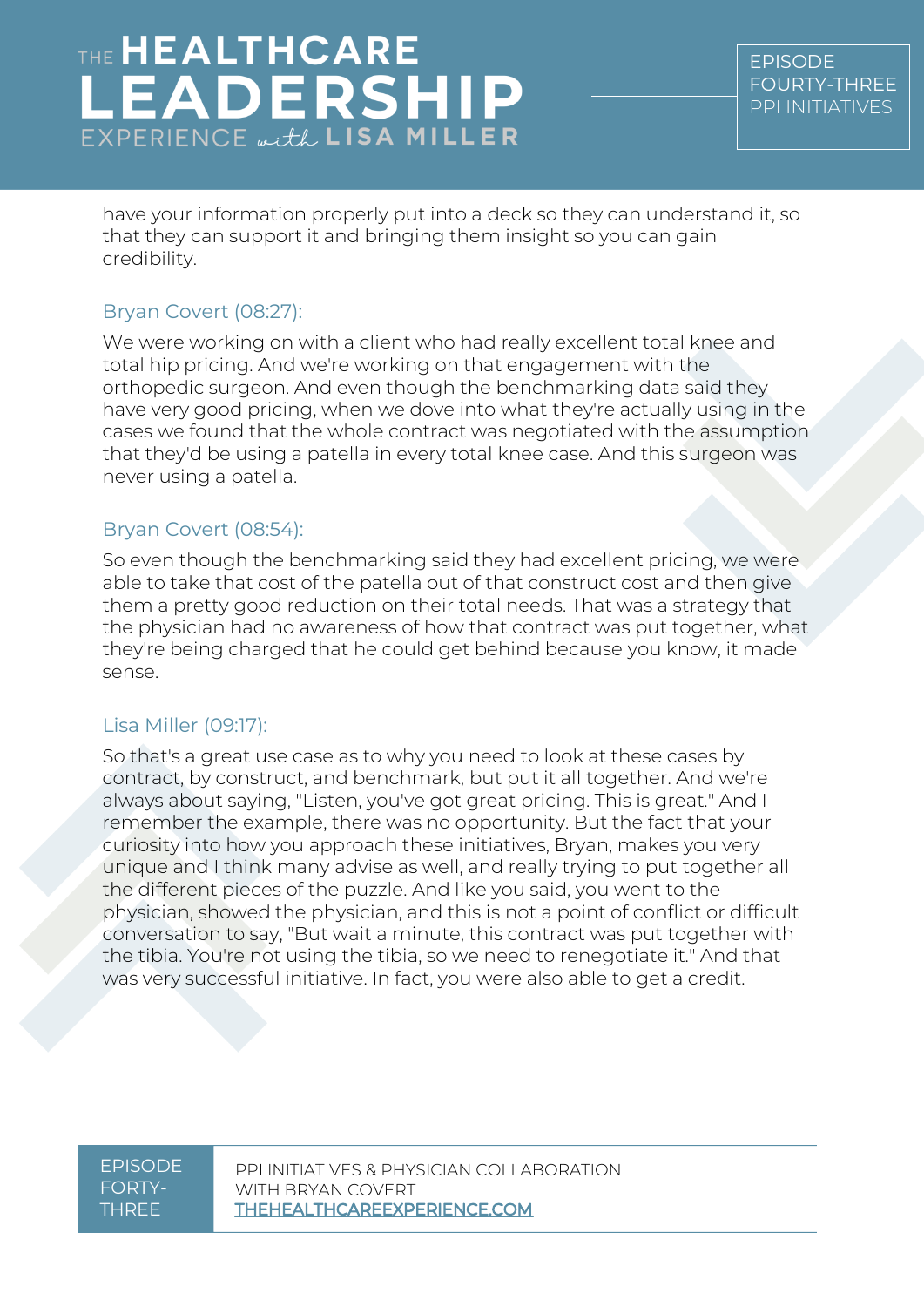## Lisa Miller (10:07):

And I think that's the difference when we're working on an initiative, is how we look at everything. Of course, benchmarking is important that there's so much more at a benchmarking. It really is this thinking, and you always say it like, "Where's the money in this?" Thinking about it differently. Typically, there is cost takeout or what's this contract about? And you are always about putting the pieces together. And I think that's a big differentiator, just line item, just benchmarking. And we love line items. We love looking at that analysis, but how you put the contract together, how you put the utilization together, what's the real life use? I think that's the difference.

#### Lisa Miller (10:50):

And like you said, it matters with those physician conversations then you build trust. And then next time when you come to them bringing something else they're like, "Okay, well, this is a person I have respect for. I have a trust for," they're looking at the data accurately. So I think that's really important.

## Lisa Miller (11:06):

If you're just tuning in, you are listening to the Healthcare Leadership Experience Radio Show on HealthcareNOW Radio, and I'm Lisa Miller, your host. This show is sponsored by VIE Healthcare Consulting, the leading healthcare advisory and analytics firm, helping hospitals accelerate their cost savings and margin improvement goals. We've been helping hospitals since 1999 and you can learn more about VIE Healthcare @viehealthcare.com.

So Bryan, what do you find is the most successful process in having these physician conversations, these physician presentations? Because ultimately after the data analysis and really getting a strong analysis together, this becomes probably the big area. This is the moment of truth, you're presenting everything to the physicians. What's that successful process look like for you?

## Bryan Covert (11:56):

For me, the most successful process I think is at this point, we have all of the data organized, cross-labeled and the subcategories. We can answer any question, we're so prepared. But what I like to do is keep that presentation as short as possible. There's issues such as the patella that we talked about, expensive revisions in a case billing issues that they're not aware of. Yeah, of

#### EPISODE FORTY-THREE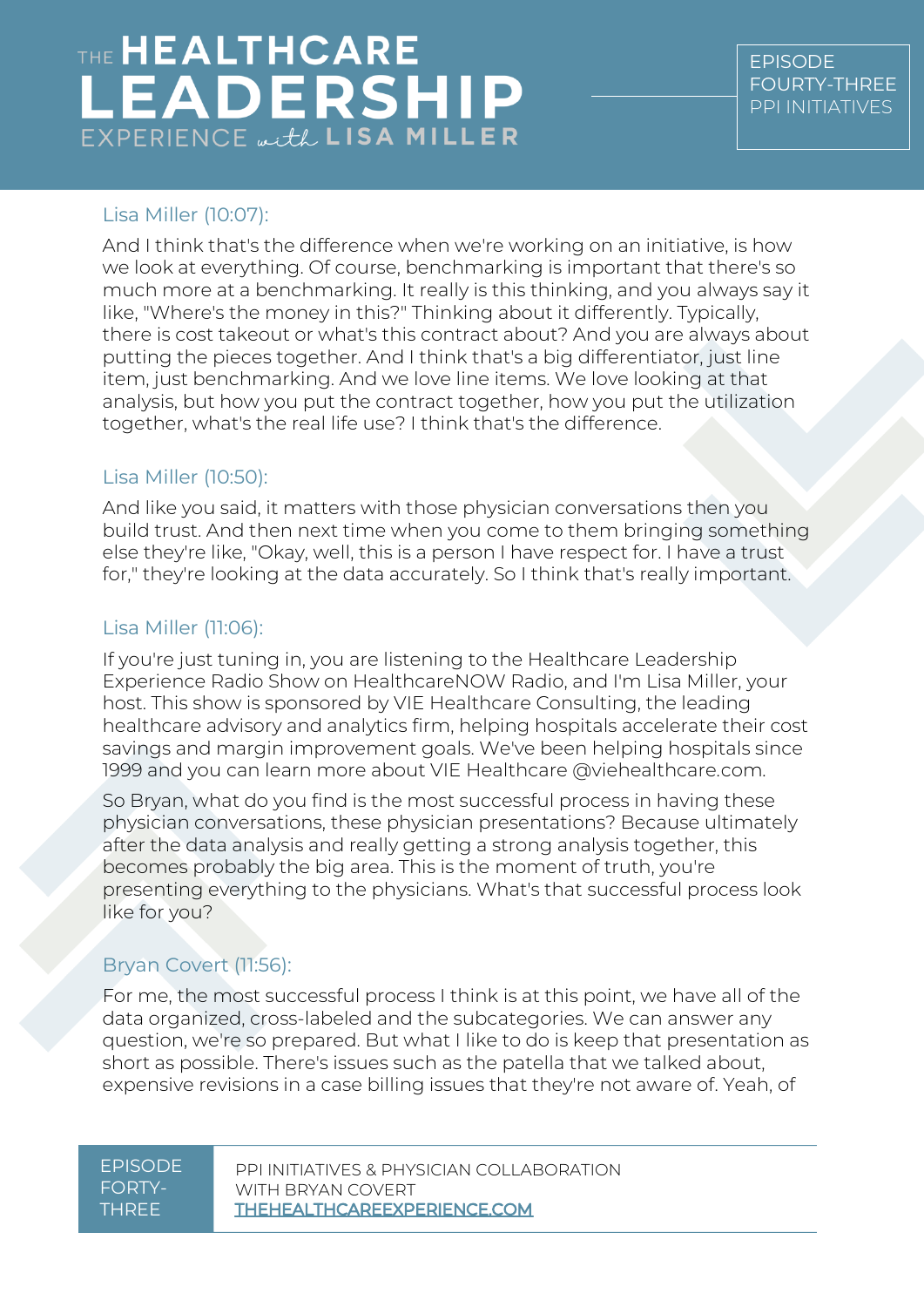course we're going to make them aware of those, but we're just going to show them high level. Here's what you're using. Here's some ideas of different strategies that we could use to get you there, but then sit back and make the most of that time by really listening to the physician and collaborating because we already know everything that the data's going to tell us. What we don't know is the information we're going to get from the physician.

## Bryan Covert (12:40):

So we need to use that time to listen, to get as much insight as possible from the physician, to understand maybe why things were contracted the way they were in the past, what was happening previously, what's happening now? And then most importantly, what's happening in the future? It's going to do you no good to negotiate constructs if in four months that physician is going to be using a different femur or a different construct. We need to understand where they're headed, and that's where you get that information.

### Lisa Miller (13:07):

And that's a really good point because how many times has that happened in those conversations that you're showing historical perspective which is very important and you're presenting those opportunities. You understand the physician utilization, but all of a sudden you see something that may trigger, this may go differently and then having that conversation, the physician said, "Yes, I probably will now be pivoting and using this new construct." And had not had that insight or not had that ability, that foundation to have the conversation with the physician, you lose a lot in that.

## Lisa Miller (13:42):

And I love what you say is this organization of data in this probably four to five deck presentation has to be concise. It's got to get to the point because you can't waste the physician's time. And ideally, we want to say, "Listen, we'll have a 15-minute conversation. We're going to get through everything. We'll send you that deck before, you can review it." What ends up happening is it probably goes to about 20 minutes or half an hour because there's so much conversation. The physician wants to have the conversation, right?

#### EPISODE FORTY-THREE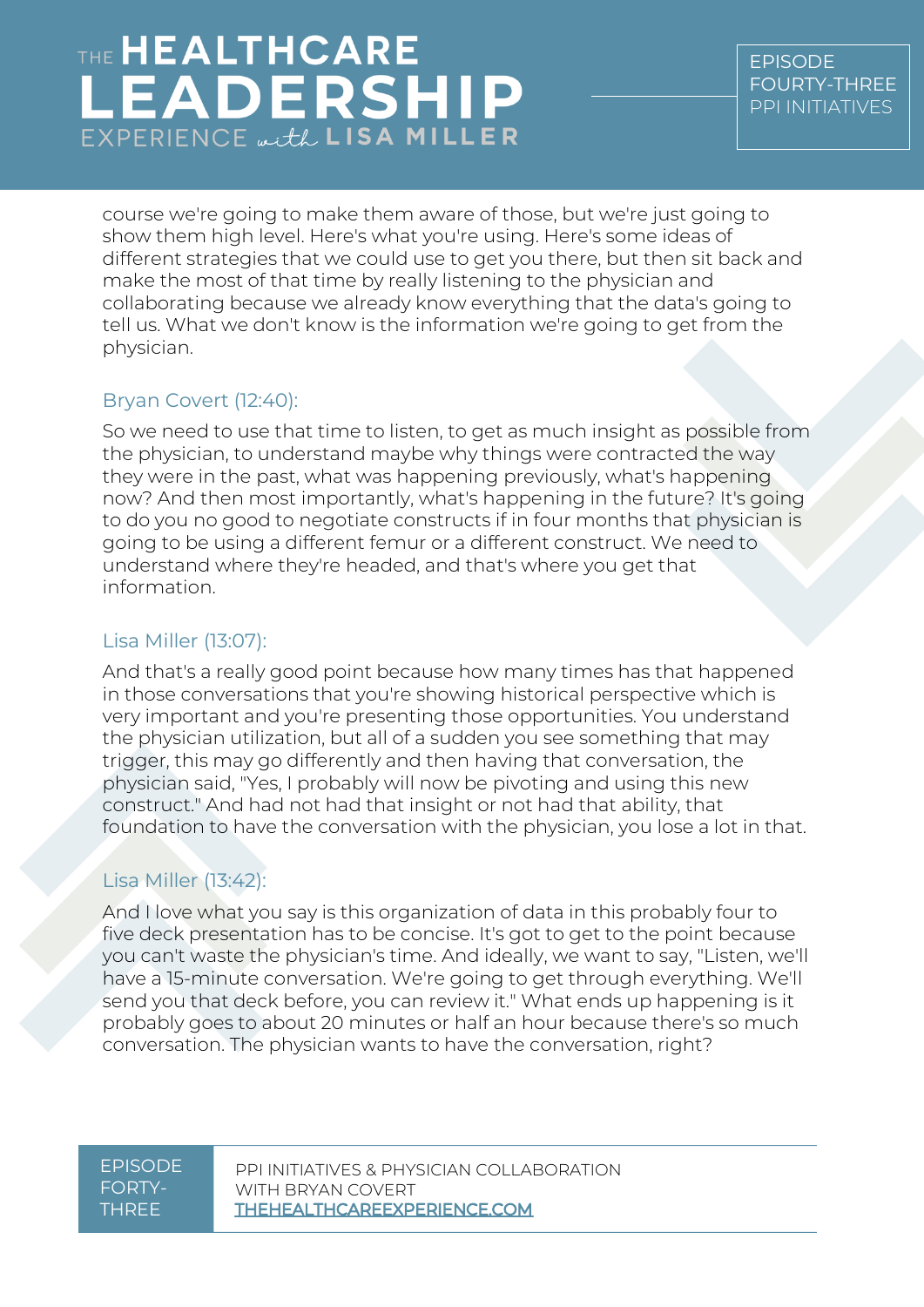## THE HEALTHCARE **LEADERSHIP**  $EXPERIENCE \omega, tL$  LISA MILLER

## Lisa Miller (14:12):

We love talking to physicians. We never get, "This is horrible. This is terrible, I don't want to do this." Physicians want to do it, they were trained to do, which is care for patients. They want to be on the side of helping the hospitals be efficient and cost efficient, but you've got to honor their time and honor the fact that they're going to come from a scientific perspective, they're in surgery, they're doing their work. We've got to bring this in a way that honors how they work and the cases like you said earlier.

## **Lisa Miller (14:45):**

So Bryan, I have a couple more questions for you. So we've talked about the three Cs, which may have been in the four Cs when you're speaking to a physician, but what are your three Cs as you're preparing your mindset and your framework when you're ready to speak to a physician?

## Bryan Covert (15:04):

Heading into that physician conversation, we definitely want communication, and that's communication from us having more organized data, ensuring that we can answer any question that they have and then collaboration with the physician to understand their needs, current and future, to understand their comfortability with their vendor, what products they like, what products they don't like, how they feel about the initiative moving forward. Are they open to a potential change? Are they not open to a potential change? Are they going to support the initiative because they believe it's fair that supply chain is approaching the vendors with a market driven data driven, fair approach?

## Bryan Covert (15:41):

And yeah, they're more likely to support that initiative. And that's the last point is confidence. Do they have confidence in the approach that's going to generate the outcome that they'll put their weight behind it? And we need everyone to have confidence in the approach. So making sure that there's a strategy that fits the organization is key for confidence, because there's really not one strategy that fits all. It's really difficult to negotiate one contract for a PPI category and expect it to work for a number of different organizations because everybody is in a different position.

#### EPISODE FORTY-THREE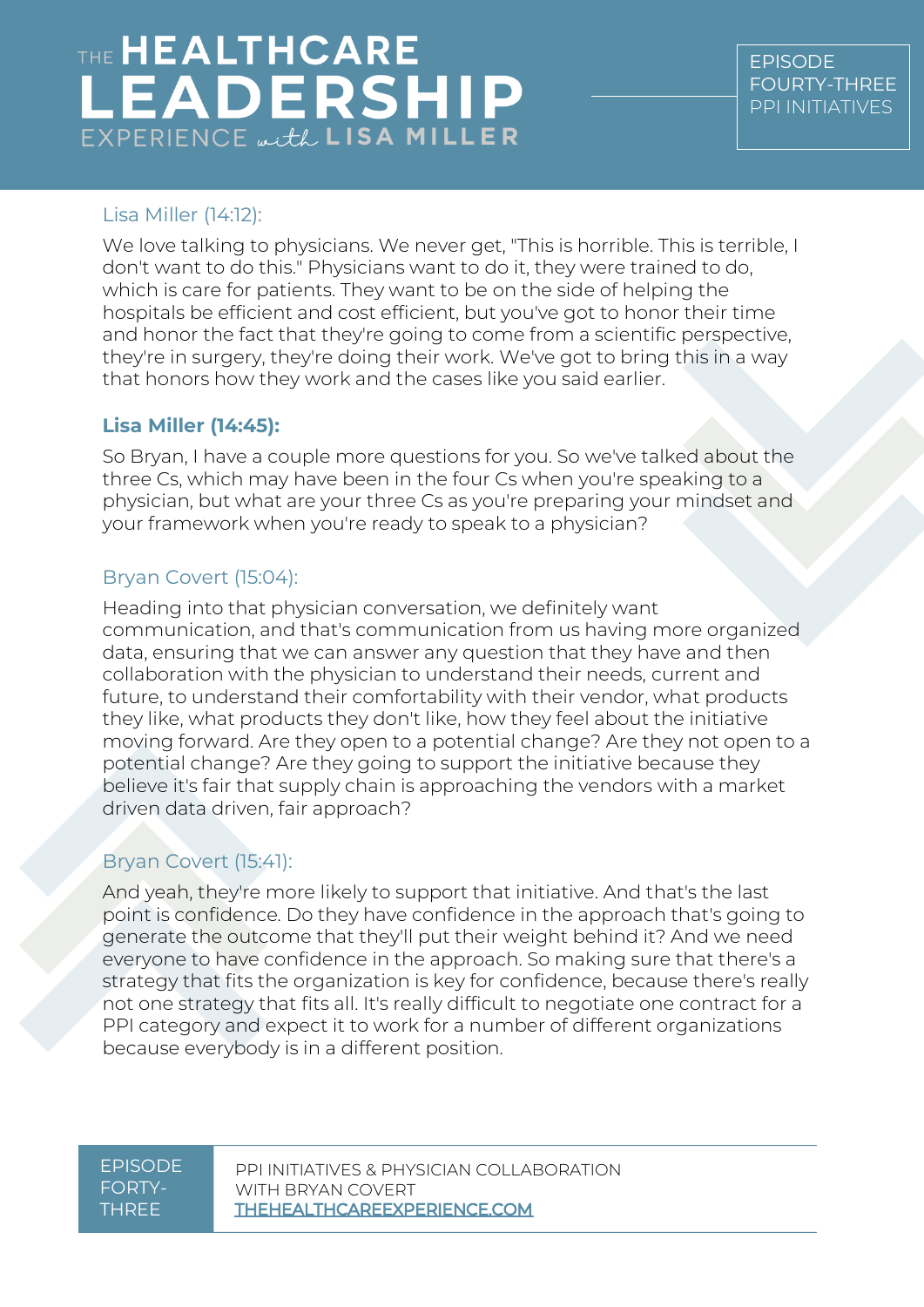### **Bryan Covert (16:13):**

You could have one surgeon doing 80% of the volume. At an individual standalone hospital, they use the same four constructs. They've used the same vendor for 15 years. That's a really different approach and strategy than coming into an IDN where you have hospitals that have been recently purchased, people who are new to the organization, you have 20 different surgeons or more using seven different vendors. It's a completely different approach. And even within the same vendors, they could be using vastly different levels of constructs for knee or hip or taking completely different approaches to correcting a spinal issue.

#### Bryan Covert (16:49):

That's why that communication and collaboration is so important to driving and that confidence because you need to understand what everybody's position is and come up with a strategy that can work as best as it can for everybody involved. And it could be standardization of vendors. It could be driving that utilization down from seven vendors to three or from three to one. Obviously that's probably everybody's first instinct when we're looking at any kind of thing in purchasing, but it also could be standardization of pricing across all vendors, coming up with a pricing program that ensures that we may be using seven different vendors but if they participate with our program and supply at our hospital, they're going to meet pricing relative to what that construct offers.

## Bryan Covert (17:33):

And then within that same standardization, what's the best approach to that pricing standardization? Is it defining constructs or is it defining components of constructs or going by approach? I mean there's different ways in there and it could really differ based on the current state of what's being done in that feedback from the physicians.

## Lisa Miller (17:51):

Absolutely. That was a great explanation Bryan. What I wanted to talk a little bit about is the all play. It's the standardization of pricing. When we say standardization of pricing, we mean it to the letter of that meaning, and it's not 90%, you have three vendors and one vendor it's 90% one tier, second tier, third tier. There's no tiers. There's nothing like that. It's also very hard for a

#### EPISODE FORTY-THREE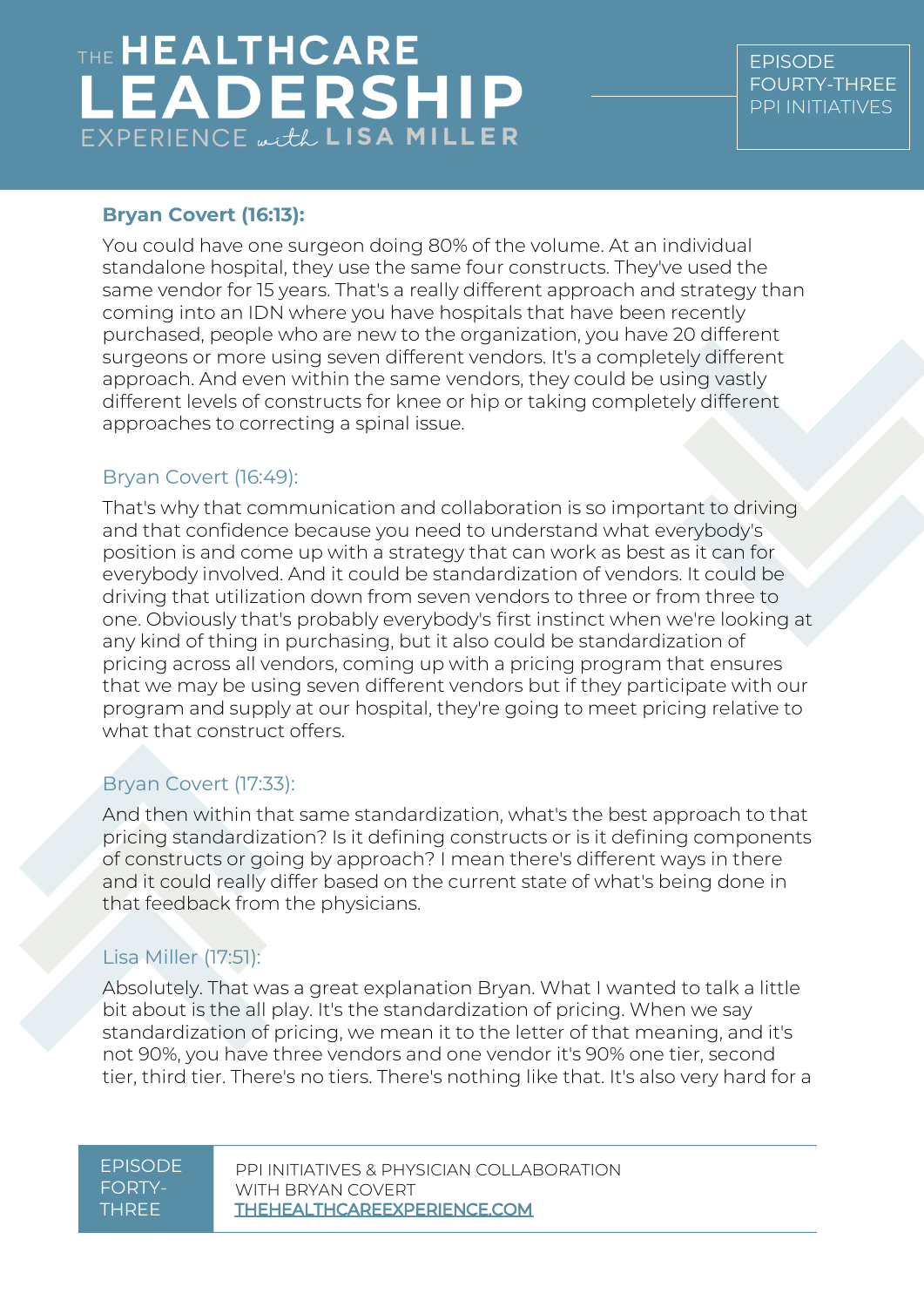# THE HEALTHCARE **EADERSHIP**  $EXPERIENCE$   $HLLER$

hospital to manage that, having a tiered program versus a pure pricing standardization, which is fair.

## **Lisa Miller (18:30):**

If you want to be here at the hospital supporting the physicians, then this is fair price point market competitive. This is done outside of healthcare. We love this approach. And from there, hospitals can look at standardization of vendors, but I do feel like in the purist form standardization or pricing without a tiered structure or without a market share commitment is the best fair structure. That's what we are here, we're advocates for hospitals, not only in helping them get the best pricing collaborating with physicians, but making it easy for them to do business.

## Bryan Covert (19:10):

Yeah, absolutely. And that's what we talk about having a uniform strategy that works for everyone involved. Sometimes when you do a capitated program, you make it really difficult on materials management, because now they have to completely convert all of these items build in the material system, these caps, and then you make it difficult on AP because instead of having your system check the item master price of a single item versus what was purchased. Now you have this case cost that have five or six items, and then who's responsible for checking to make sure that the cap that the vendor states they're billing you on is the actual cap that goes along with the items that are being supplied?

## Bryan Covert (19:51):

So it can create a whole host of issues. So we always want to make sure that we're putting a strategy together that works for materials, that works for supply chain, that the physician support, and that is completely backed by Csuite to make sure that the negotiations going strongly as possible.

## Lisa Miller (20:07):

Great point. Bryan, I'm going to put you on the spot a little bit, right? So let's say you were working in a hospital, large IDN, and your job specifically was to manage physician preference items, we'll say work offer, but big, big responsibility, large system. Your job is to do all components of managing

#### EPISODE FORTY-THREE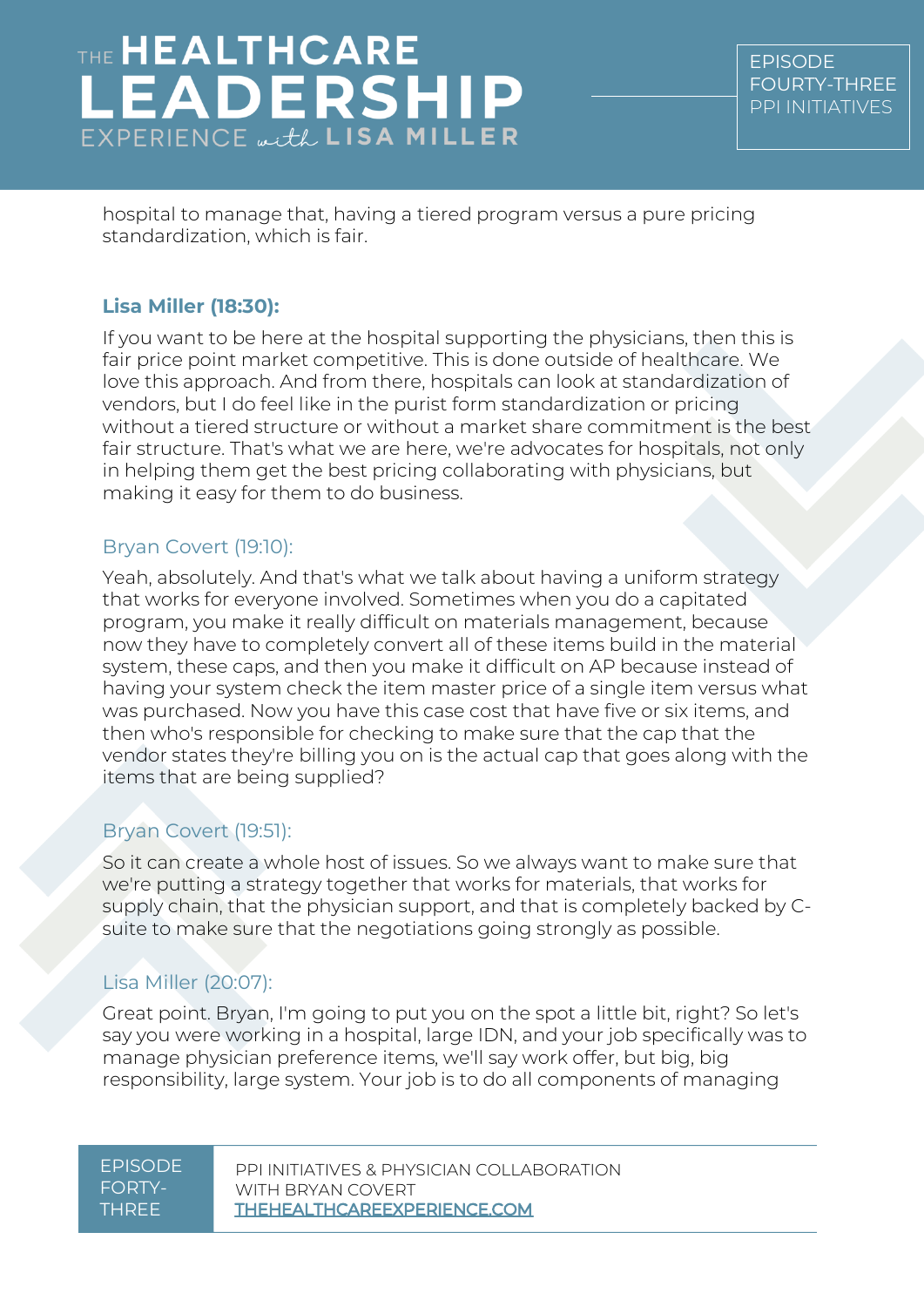physician preference items that could be from inventory to pricing, to relationships and contract management. And so you're thinking about this, you've put pricing in place. What do you think is the most important thing or aspect if you're the pilot of this project you're running this or the quarterback of PPIs?

## Bryan Covert (20:54):

Well, I think once you execute your PPI strategy, you have your savings in place, ideally you have to standardize pricing down to the item that fits into the construct. It's easy for materials to manage. It's easy for AP to manage, to ensure you're paying the correct price, but you also still need to... I would probably quarterly review my purchases to just make sure that the case costs are where they should be, that there's not new item creeped. You want a contract and put terms in your contract so that vendors can't just introduce new items.

### Lisa Miller (21:29):

But it happens. It happens. It's remarkable. It still happens. But I agree. I don't mean to interrupt you, but I entirely agree. New item creep is an enormous problem.

## Bryan Covert (21:41):

Yeah. And new items being brought in once this category has been negotiated, they should go through the proper committees and channels. They should get the proper price supply to them and then added to the agreement to make sure they're in the system. But we do see that, right?

We see hospitals who negotiate fantastic total joint contracts. I saw one recently where the vendor updated their item numbers and just completely caused a contracting disconnect between liners for the knee, the poly inserts and the contract price. And it doubled. And the hospital paid the double price for over a year and they thought it was a new item, paid it, added it to the agreement, but it was the same item, which just changed numbers.

## Bryan Covert (22:26):

So obviously this item got added, came into the system at a higher price. And there really wasn't that process in place to question all these new items

#### EPISODE FORTY-THREE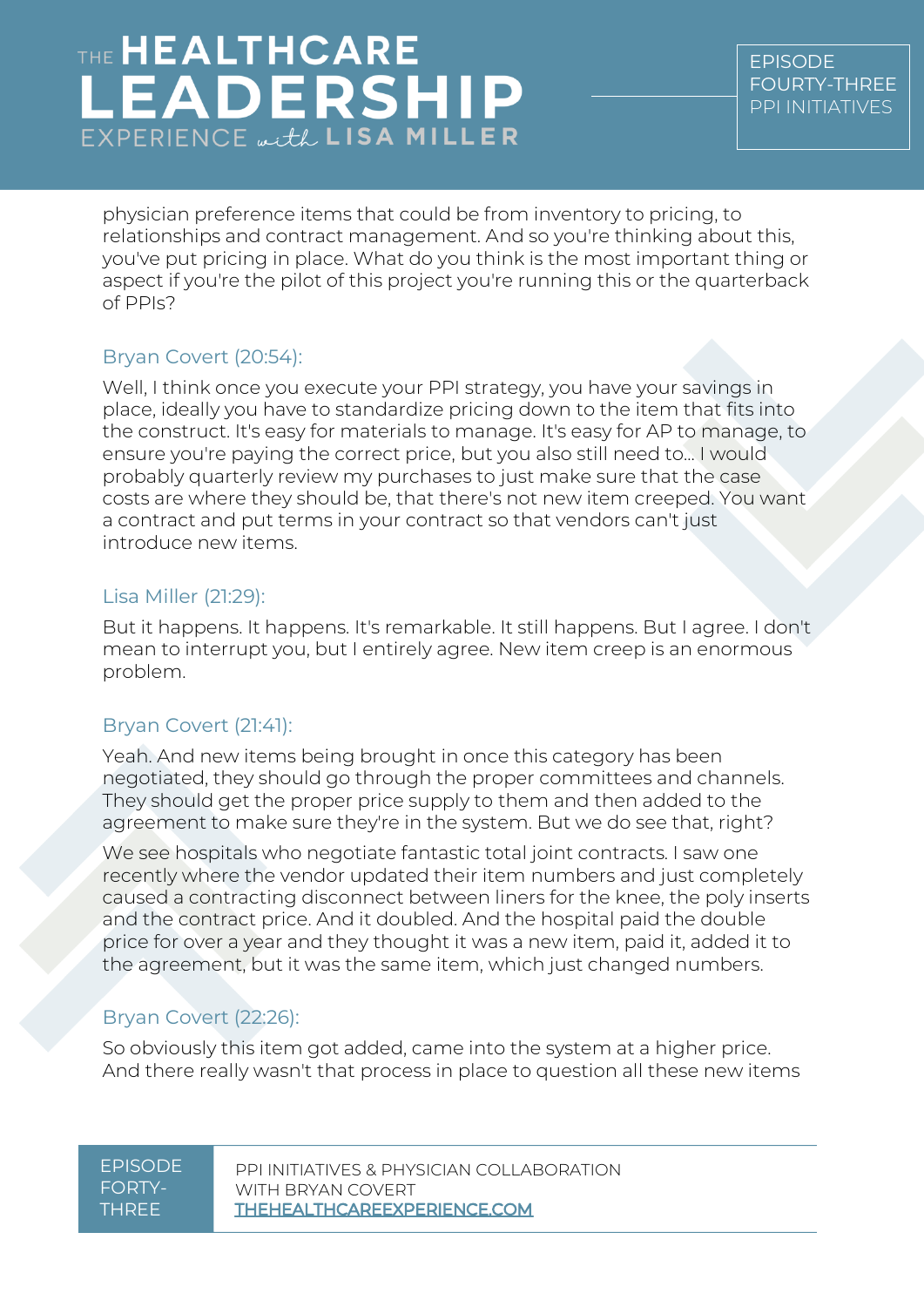as they came in. So they just paid it. But ultimately, they got credited back, it got corrected, but-

### Lisa Miller (22:40):

Ultimately you found it and it got credited back. How long would it have gone? Year is a long time, how long could that have gone on? But yes, ultimately it did get corrected.

## Bryan Covert (22:50):

Exactly. We're seeing a whole wave of new products and innovation in pacemakers CRM, new products coming in, differentiating themselves at much higher price points. So how are these getting contracted in, how are you deciding what to pay? They have new differentiating features. This takes collaboration again between the doctors and the team in supply chain and purchasing and understand what they do. Do they really provide a benefit versus what you're buying now? The reimbursement hasn't changed so are the outcomes improving? Is it saving you money downstream with readmissions? Is it warranting this higher price point because of better outcomes? These are the conversations that successful programs they're having addressing new products and then making sure they're priced appropriately rather than just physician deciding to order a new product and then the hospital paying and then just not addressing it till the contract comes up again in cycle.

## Lisa Miller (23:43):

That's fantastic, Bryan. I love the quarterly reviews. Putting time on your calendar to do a quarterly analytical review for every single PPI category. You will find savings. You don't have to wait to do it annually. We don't even see it typically done annually. You shouldn't be waiting for the contract renewal and I agree entirely. It's this new item creep. There's other things utilization changes. And you brought up a lot of good points about if you find something like in the case that liner, having that conversation with a physician too, say, "Listen, we want you to be aware of this." Just keeping those open lines of communication, that new item numbers can cause problems, right? Can cause process problems.

#### EPISODE FORTY-THREE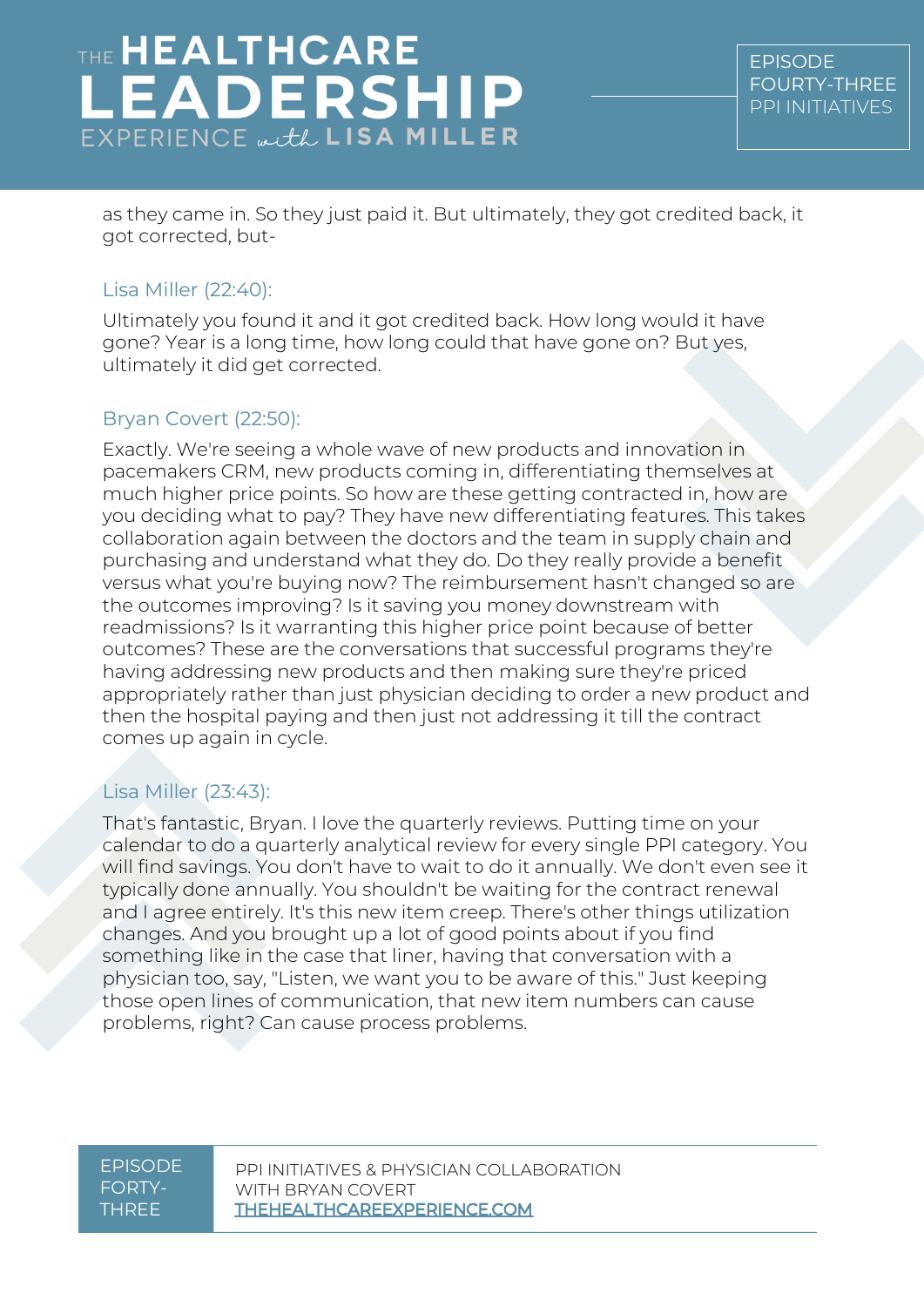## Lisa Miller (24:29):

So Bryan, this has been fantastic. I enjoy working with you so much and you have such an excitement about what you do and when you find opportunities and you dig in, and you're always finding new areas to look at, which is great, not just only relying on proven processes or proven areas, you're always finding new things that are happening, which speaks to this need for always reviewing these physician preference item costs. We hear it sometimes, "Oh, we did this two years ago. We did this a year ago."

## Lisa Miller (25:00):

I think your approach proves that this is an area that constantly needs review and different thinking, and you're going to find those opportunities.

So thank you, Bryan for spending this time with me. This was a great conversation. You can reach out to Bryan or myself or both on LinkedIn or via VIE Healthcare to learn more about his approach, our approach at VIE as we help hospitals put together these cost savings opportunities and help them achieve them in physician preference items.

Thank you for spending the time with us on the HealthcareNow Radio Show. This is the Healthcare Leadership Experience and we look forward to having you on other shows. Thank you.

## Outroduction (25:50):

Thank you for joining Lisa Miller for this episode of The Healthcare Leadership Experience Radio Show sponsored by VIE Healthcare Consulting. If you enjoyed the show, subscribe so you can automatically get notified when new shows premier weekly. Don't forget to leave us a review so more healthcare leaders like you can discover us. This show is on HealthCare Now Radio, Apple Podcast, Stitcher, Spotify, Pandora, and other major podcast platforms.

To reach out to Lisa personally, you can join the conversation on LinkedIn, where Lisa continues to have discussions on the business of healthcare. You can find links to Lisa's other social platforms in the show notes or at viahealthcare.com.

The Healthcare Leadership Experience Radio Show is the think differently communication for healthcare leaders, and we are honored to have you tune in. Join us next week for another episode of The Healthcare Leadership Experience Radio Show.

#### EPISODE FORTY-THREE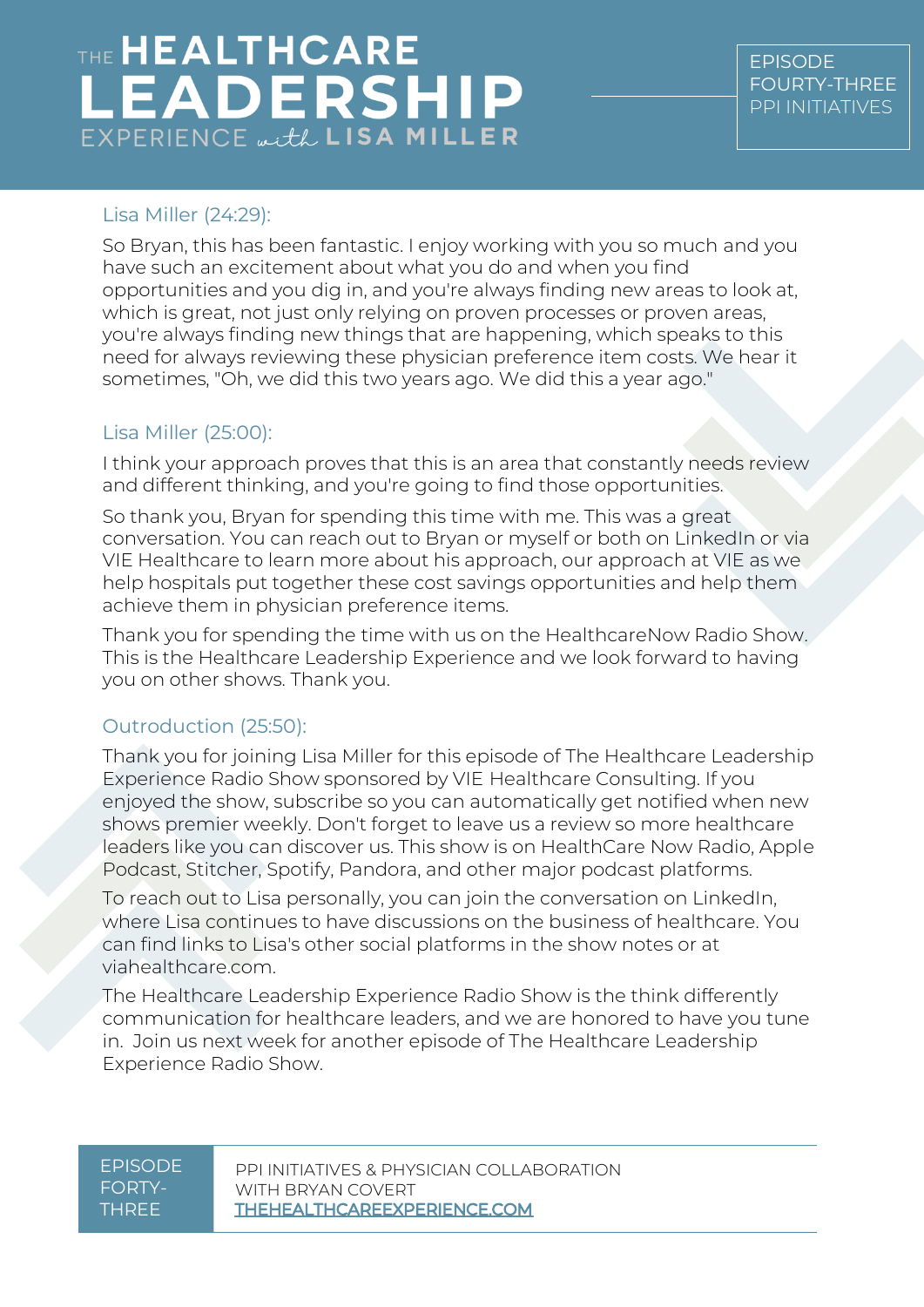

## MEET LISA MILLER

*"It's important for hospitals to have a clearly defined cost savings strategy with purchased services as a component to that strategy. We provide our clients with a focused roadmap to achieve those savings through our expertise since 1999."*

Lisa Miller launched VIE Healthcare Consulting in 1999 to provide leading-edge financial and operational consulting for hospitals, healthcare institutions, and all providers of patient care.

She has become a recognized leader in healthcare

operational performance improvement, and with her team has generated more than \$720 million in financial improvements for VIE Healthcare's clients. Lisa is a trusted advisor to hospital leaders on operational strategies within margin improvement, process improvements, technology/ telehealth, the patient experience, and growth opportunities.

Her innovative projects include VIE Healthcare's EXCITE! Program, a performance improvement workshop that captures employee ideas and translates them into profit improvement initiatives, and Patient Journey Mapping®, an effective qualitative approach for visualizing patient experience to achieve clinical, operating, and financial improvements.

Lisa has developed patented technology for healthcare financial improvement within purchased services; in addition to a technology that increases patient satisfaction through front line insights.

Lisa received a BS degree in Business Administration from Eastern University in Pennsylvania and a Masters in Healthcare Administration from Seton Hall University in New Jersey.

She is a member of the National Honor Society for Healthcare Administration – Upsilon Phi Delta. Her book The Entrepreneurial Hospital is being published by Taylor Francis.

EPISODE FORTY-THREE